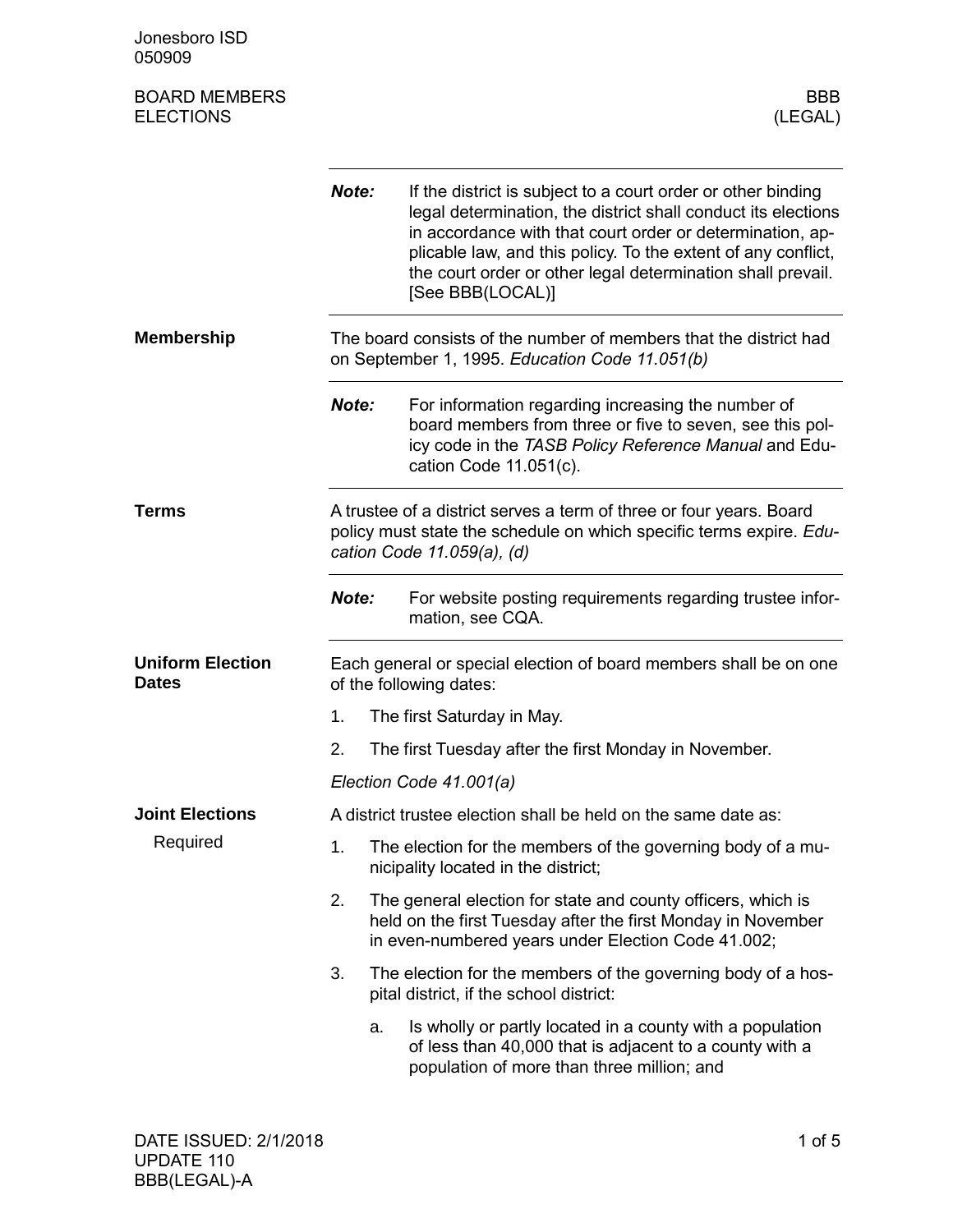| Jonesboro ISD<br>050909                                          |                                                                                                                                                                                                                                                                                                                                                                     |
|------------------------------------------------------------------|---------------------------------------------------------------------------------------------------------------------------------------------------------------------------------------------------------------------------------------------------------------------------------------------------------------------------------------------------------------------|
| <b>BOARD MEMBERS</b><br><b>ELECTIONS</b>                         | <b>BBB</b><br>(LEGAL)                                                                                                                                                                                                                                                                                                                                               |
|                                                                  | Held its election for board members jointly with the elec-<br>b.<br>tion for the members of the governing body of the hospi-<br>tal district before May 2007; or                                                                                                                                                                                                    |
|                                                                  | The election for the members of the governing board of a<br>4.<br>public junior college district in which the school district is<br>wholly or partly located.                                                                                                                                                                                                       |
|                                                                  | Elections held on the same date as provided above shall be held<br>as a joint election under Election Code Chapter 271, and the voters<br>shall be served by common polling places consistent with Election<br>Code 271.003(b).                                                                                                                                     |
|                                                                  | Education Code $11.0581(a)$ –(c)                                                                                                                                                                                                                                                                                                                                    |
|                                                                  | A board may enter into an agreement with another political subdivi-<br>sion holding an election on the same day in all or part of the same<br>county to hold the elections jointly. The terms of a joint election<br>agreement must be stated in an order, resolution, or other official<br>action adopted by the board. Election Code 271.002                      |
| <b>Methods of</b><br><b>Election-Options</b><br>At Large         | In a district in which the positions of trustees are not designated by<br>number or in which the trustees are not elected from single-mem-<br>ber trustee districts, the candidates receiving the highest number of<br>votes shall fill the positions the terms of which are normally expir-<br>ing. Education Code 11.057(b)                                       |
| Position or Place                                                | The positions on the board shall be designated by number in any<br>district in which the board by resolution orders that all candidates<br>for trustee be voted on and elected separately for positions on the<br>board and that all candidates be designated on the official ballot<br>according to the number of the positions for which they seek elec-<br>tion. |
|                                                                  | Not later than the 60th day before the date of an election, the<br>board must make the resolution and number the positions on the<br>board in the order in which the terms of office expire. Once a board<br>has ordered the election of trustees by numbered positions, neither<br>the board nor their successors may rescind the action.                          |
|                                                                  | Education Code $11.058(c)$ –(f)                                                                                                                                                                                                                                                                                                                                     |
| Single-Member<br><b>Districts</b><br>On Board's<br><b>Motion</b> | Except as provided below, the board, on its own motion, may order<br>that trustees of the district are to be elected from single-member<br>districts or that not fewer than 70 percent of the members of the<br>board are to be elected from single-member districts with the re-<br>maining board members to be elected from the district at large.                |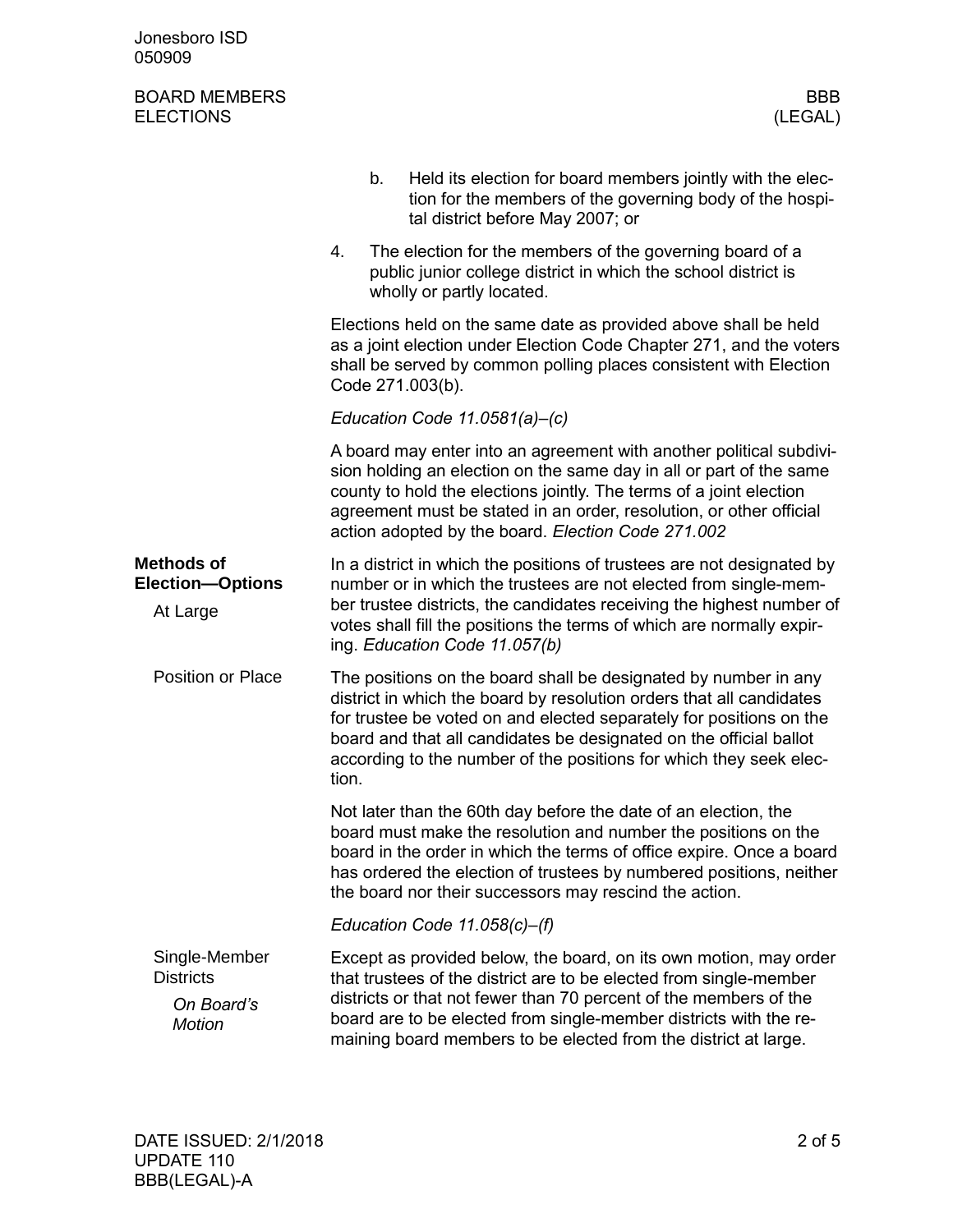Jonesboro ISD 050909

## BOARD MEMBERS BOARD MEMBERS (LEGAL) **ELECTIONS**

|  |                                         | If a majority of the area of a district is located in a county with a<br>population of less than 10,000, a board, on its own motion, may or-<br>der that trustees of the district are to be elected from single-mem-<br>ber districts or that not fewer than 50 percent of the members of<br>the board are to be elected from single-member districts with the<br>remaining board members to be elected from the district at large. |                                                                                                                                                                                                                                                                                                                                                                                                                                                                                                                                                                                                                                                                                                                                                                                                                                                                                                                                                                                                                    |  |
|--|-----------------------------------------|-------------------------------------------------------------------------------------------------------------------------------------------------------------------------------------------------------------------------------------------------------------------------------------------------------------------------------------------------------------------------------------------------------------------------------------|--------------------------------------------------------------------------------------------------------------------------------------------------------------------------------------------------------------------------------------------------------------------------------------------------------------------------------------------------------------------------------------------------------------------------------------------------------------------------------------------------------------------------------------------------------------------------------------------------------------------------------------------------------------------------------------------------------------------------------------------------------------------------------------------------------------------------------------------------------------------------------------------------------------------------------------------------------------------------------------------------------------------|--|
|  |                                         | Before adopting an order, a board must:                                                                                                                                                                                                                                                                                                                                                                                             |                                                                                                                                                                                                                                                                                                                                                                                                                                                                                                                                                                                                                                                                                                                                                                                                                                                                                                                                                                                                                    |  |
|  |                                         | 1.                                                                                                                                                                                                                                                                                                                                                                                                                                  | Hold a public hearing at which registered voters of a district<br>are given an opportunity to comment on whether or not they<br>favor the election of trustees in the manner proposed by the<br>board; and                                                                                                                                                                                                                                                                                                                                                                                                                                                                                                                                                                                                                                                                                                                                                                                                         |  |
|  |                                         | 2.                                                                                                                                                                                                                                                                                                                                                                                                                                  | Publish notice of the hearing in a newspaper that has general<br>circulation in the district, not later than the seventh day before<br>the date of the hearing.                                                                                                                                                                                                                                                                                                                                                                                                                                                                                                                                                                                                                                                                                                                                                                                                                                                    |  |
|  |                                         |                                                                                                                                                                                                                                                                                                                                                                                                                                     | An order adopted by the board must be entered not later than the<br>120th day before the date of the first election at which all or some<br>of the trustees are elected from single-member districts authorized<br>by the order.                                                                                                                                                                                                                                                                                                                                                                                                                                                                                                                                                                                                                                                                                                                                                                                   |  |
|  |                                         |                                                                                                                                                                                                                                                                                                                                                                                                                                     | Education Code 11.052(a)-(d)                                                                                                                                                                                                                                                                                                                                                                                                                                                                                                                                                                                                                                                                                                                                                                                                                                                                                                                                                                                       |  |
|  | <b>By Voter Petition</b>                |                                                                                                                                                                                                                                                                                                                                                                                                                                     | If at least 15 percent or 15,000 of the registered voters of the dis-<br>trict, whichever is less, sign and present to the board a petition re-<br>questing submission to the voters of the proposition that trustees<br>be elected in a specific manner, which must be generally described<br>on the petition and which must be a manner of election the board<br>could have ordered on its own motion, the board shall order that<br>the appropriate proposition be placed on the ballot at the first regu-<br>lar election of trustees held after the 120th day after the date the<br>petition is submitted to the board. The proposition must specify the<br>number of trustees to be elected from single-member districts. Be-<br>ginning with the first regular election of trustees held after an elec-<br>tion at which a majority of the registered voters voting approve the<br>proposition, trustees shall be elected in the manner prescribed by<br>the approved proposition. Education Code 11.052(e) |  |
|  | <b>Board Member</b><br><b>Districts</b> |                                                                                                                                                                                                                                                                                                                                                                                                                                     | If single-member districts are adopted or approved by either<br>method described above, the board shall divide the district into the<br>appropriate number of trustee districts, based on the number of<br>members that are to be elected from single-member districts, and<br>shall number each trustee district. The trustee districts must be<br>compact and contiguous and must be as nearly as practicable of<br>equal population. In a district with 150,000 or more students in av-<br>erage daily attendance, the boundary of a trustee district shall not<br>cross a county election precinct boundary except at a point at                                                                                                                                                                                                                                                                                                                                                                               |  |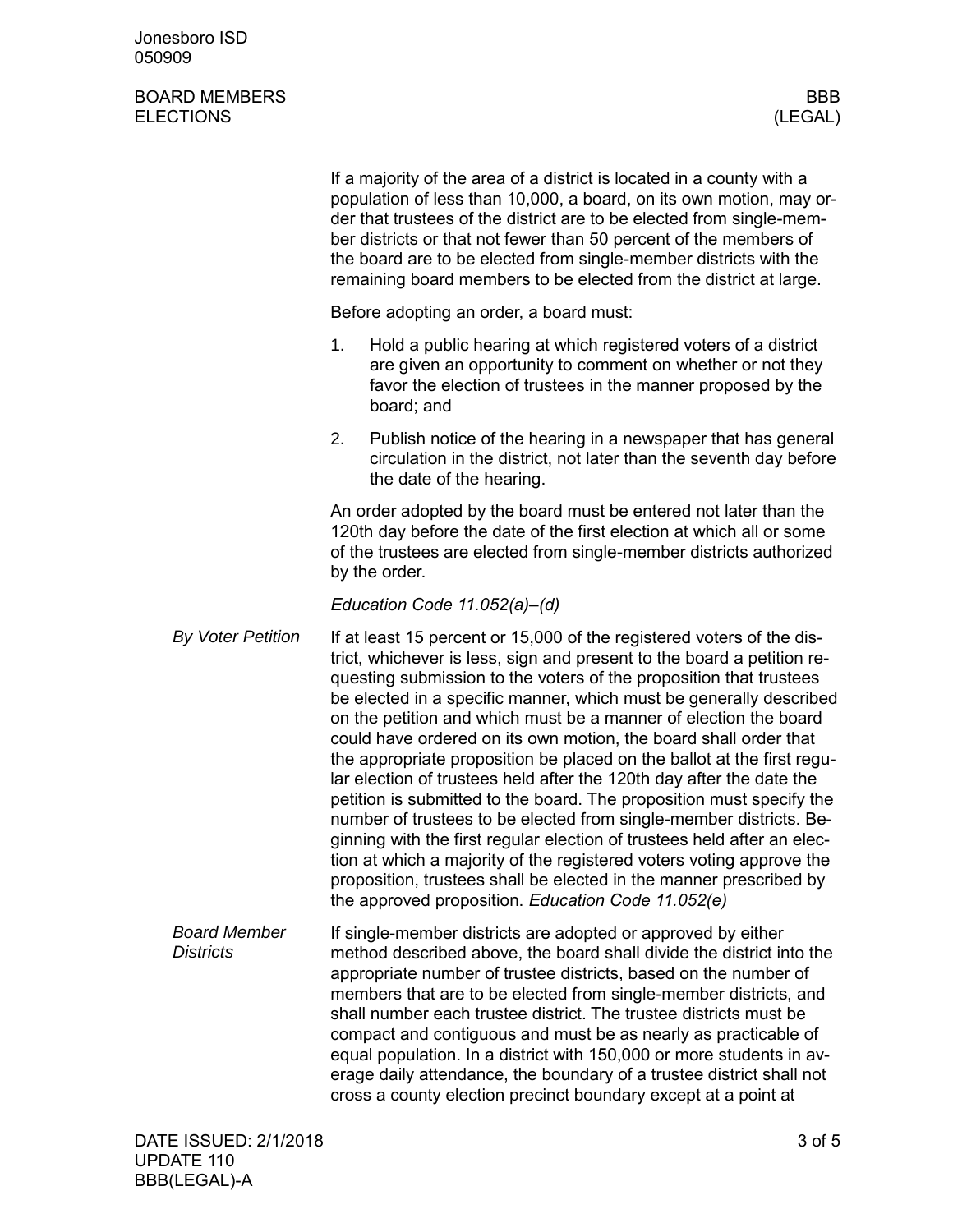| Jonesboro ISD<br>050909                                  |                                                                                                                                                                                                                                                                                                                                                                                                                                                                                                                                                                                                                                                                             |
|----------------------------------------------------------|-----------------------------------------------------------------------------------------------------------------------------------------------------------------------------------------------------------------------------------------------------------------------------------------------------------------------------------------------------------------------------------------------------------------------------------------------------------------------------------------------------------------------------------------------------------------------------------------------------------------------------------------------------------------------------|
| <b>BOARD MEMBERS</b><br><b>ELECTIONS</b>                 | <b>BBB</b><br>(LEGAL)                                                                                                                                                                                                                                                                                                                                                                                                                                                                                                                                                                                                                                                       |
|                                                          | which the district boundary crosses the county election precinct<br>boundary. Trustee districts must be drawn not later than the 90th<br>day before the date of the first election of trustees from those dis-<br>tricts. Education Code 11.052(f)                                                                                                                                                                                                                                                                                                                                                                                                                          |
| <b>Residency for</b><br><b>First Election</b>            | Residents of each trustee district are entitled to elect one trustee to<br>the board. A trustee elected to represent a trustee district at the<br>first election of members must be a resident of the district the trus-<br>tee represents not later than the 90th day after the date election re-<br>turns are canvassed, or the 60th day after the date of a final judg-<br>ment in an election contest filed concerning that trustee district. A<br>trustee vacates the office if the trustee fails to move into the district<br>the trustee represents within the time provided. [For more infor-<br>mation on residency, see BBA and BBC.] Education Code<br>11.052(g) |
| Number and<br>Term                                       | At the first election at which some or all of the trustees are elected<br>from single-member trustee districts and after each redistricting, all<br>positions on a board shall be filled. The trustees then elected shall<br>draw lots for staggered terms as provided by Education Code<br>11.059 (terms). Education Code 11.052(h)                                                                                                                                                                                                                                                                                                                                        |
| Phase-in Option                                          | The board of a district that adopts a redistricting plan may provide<br>for the trustees in office when the plan is adopted or the district is<br>redistricted to serve for the remainder of their terms in accordance<br>with this provision. The trustee district and any at-large positions<br>provided by the district's plan shall be filled as the staggered terms<br>of trustees then in office expire. Not later than the 90th day before<br>the date of the first election from trustee districts and after each re-<br>districting, a board shall determine the order in which the positions<br>will be filled. Education Code 11.053                             |
| <b>Boundary Change</b><br><b>Notice</b>                  | A district that changes its boundaries or the boundaries of districts<br>used to elect members to the board shall not later than the 30th<br>day after the date the change is adopted:                                                                                                                                                                                                                                                                                                                                                                                                                                                                                      |
|                                                          | 1.<br>Notify the voter registrar of the county in which the area sub-<br>ject to the boundary change is located of the adopted bound-<br>ary change; and                                                                                                                                                                                                                                                                                                                                                                                                                                                                                                                    |
|                                                          | 2.<br>Provide the voter registrar with a map of an adopted boundary<br>change in a format that is compatible with the mapping format<br>used by the registrar's office.                                                                                                                                                                                                                                                                                                                                                                                                                                                                                                     |
|                                                          | Election Code 42.0615                                                                                                                                                                                                                                                                                                                                                                                                                                                                                                                                                                                                                                                       |
| <b>Methods of Voting-</b><br><b>Options</b><br>Plurality | To be elected to a public office, a candidate elected at large must<br>receive more votes than any other candidate for the office. Educa-<br>tion Code 11.057(b); Election Code 2.001                                                                                                                                                                                                                                                                                                                                                                                                                                                                                       |